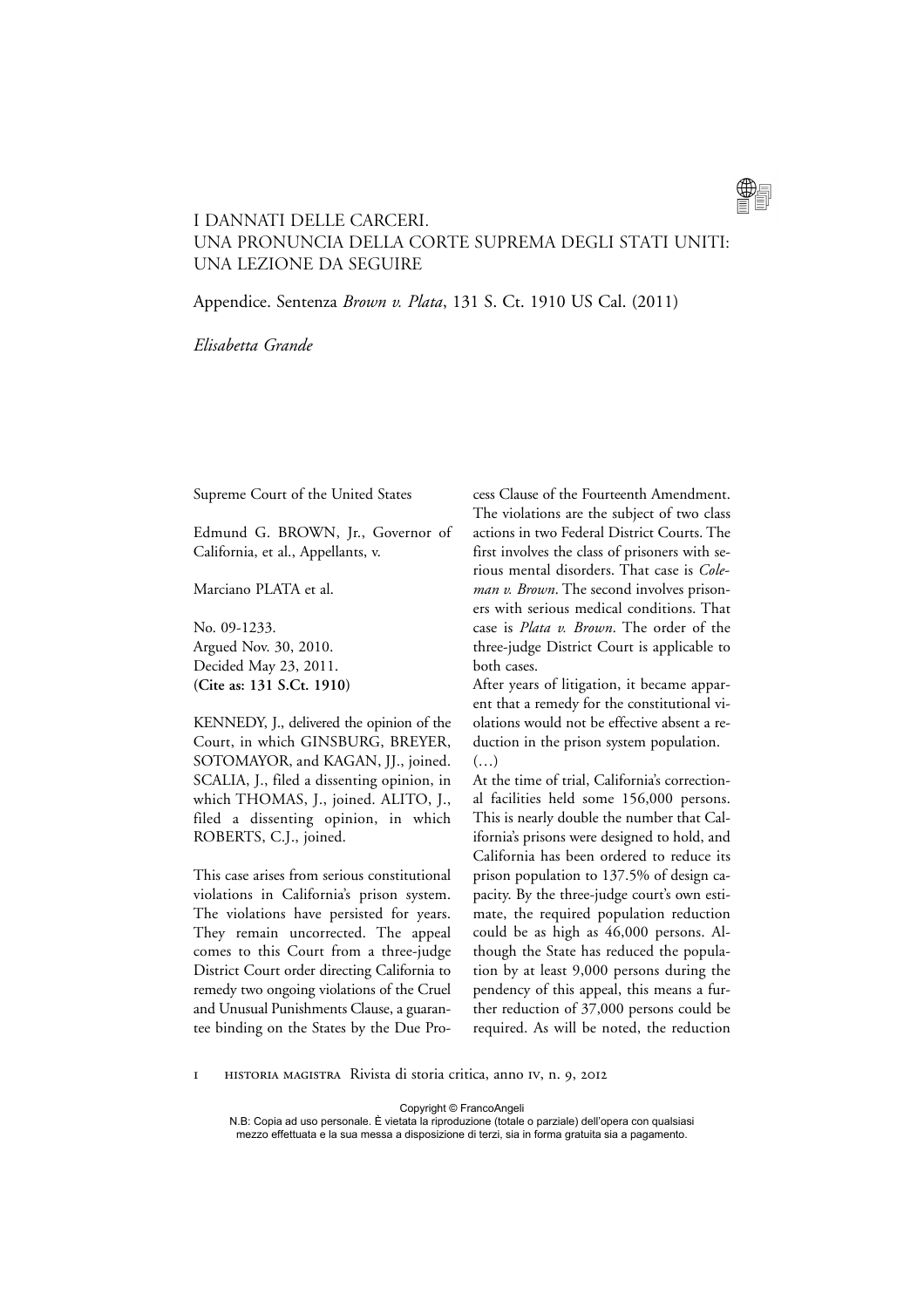need not be accomplished in an indiscriminate manner or in these substantial numbers if satisfactory, alternate remedies or means for compliance are devised. The State may employ measures, including good-time credits and diversion of lowrisk offenders and technical parole violators to community-based programs, that will mitigate the order's impact. The population reduction potentially required is nevertheless of unprecedented sweep and extent.

## $(\ldots)$

Overcrowding has overtaken the limited resources of prison staff; imposed demands well beyond the capacity of medical and mental health facilities; and created unsanitary and unsafe conditions that make progress in the provision of care difficult or impossible to achieve. The overcrowding is the "primary cause of the violation of a Federal right", 18 U.S.C. § 3626(a)(3)(E)(i), specifically the severe and unlawful mistreatment of prisoners through grossly inadequate provision of medical and mental health care.

This Court now holds that the PLRA does authorize the relief afforded in this case and that the court-mandated population limit is necessary to remedy the violation of prisoners' constitutional rights. The order of the three-judge court, subject to the right of the State to seek its modification in appropriate circumstances, must be affirmed. I

# A

The degree of overcrowding in California's prisons is exceptional. California's prisons are designed to house a population just under 80,000, but at the time of the threejudge court's decision the population was almost double that. The State's prisons had operated at around 200% of design capacity for at least 11 years. Prisoners are crammed into spaces neither designed nor intended to house inmates. As many as 200 prisoners may live in a gymnasium, monitored by as few as two or three correctional officers. App. 1337-1338, 1350; see Appendix B, *infra*. As many as 54 prisoners may share a single toilet. App. 1337. The Corrections Independent Review

1. A similar conclusion was reached by the Little Hoover Commission, a bipartisan and independent state body, which stated that "[o]vercrowded conditions inside the prison walls are unsafe for inmates and staff", Solving California's Corrections Crisis: Time is Running Out 17 (Jan. 2007), and that "California's correctional system is in a tailspin", *id.,* at i. At trial, current and former California prison officials also testified to the degree of overcrowding. Jeanne Woodford, who recently administered California's prison system, stated that "'[o]vercrowding in the [California Department of Corrections and Rehabilitation (CDCR)] is extreme, its effects are pervasive and it is preventing the Department from providing adequate mental and medical health care to prisoners'". Juris. App. 84a. Matthew Cate, the head of the California prison system, stated that "'overpopulation makes everything we do more difficult'". *Ibid.* And Robin Dezember, chief deputy secretary of Correctional Healthcare Services, stated that "we are terribly overcrowded in our prison system" and "overcrowding has negative effects on everybody in the prison system". Tr. 853, 856. Experts from outside California offered similar assessments. Doyle Wayne Scott, the former head of corrections in Texas, described conditions in California's prisons as "appalling," "inhumane," and "unacceptable" and stated that "[i]n more than 35 years of prison work experience, I have never seen anything like it". App. 1337. Joseph Lehman, the former head of correctional systems in Washington, Maine, and Pennsylvania, concluded that "[t]here is no question that California's prisons are overcrowded" and that "this is an emergency situation; it calls for drastic and immediate action". *Id.,* at 1312.

2 Documenti per la storia del tempo presente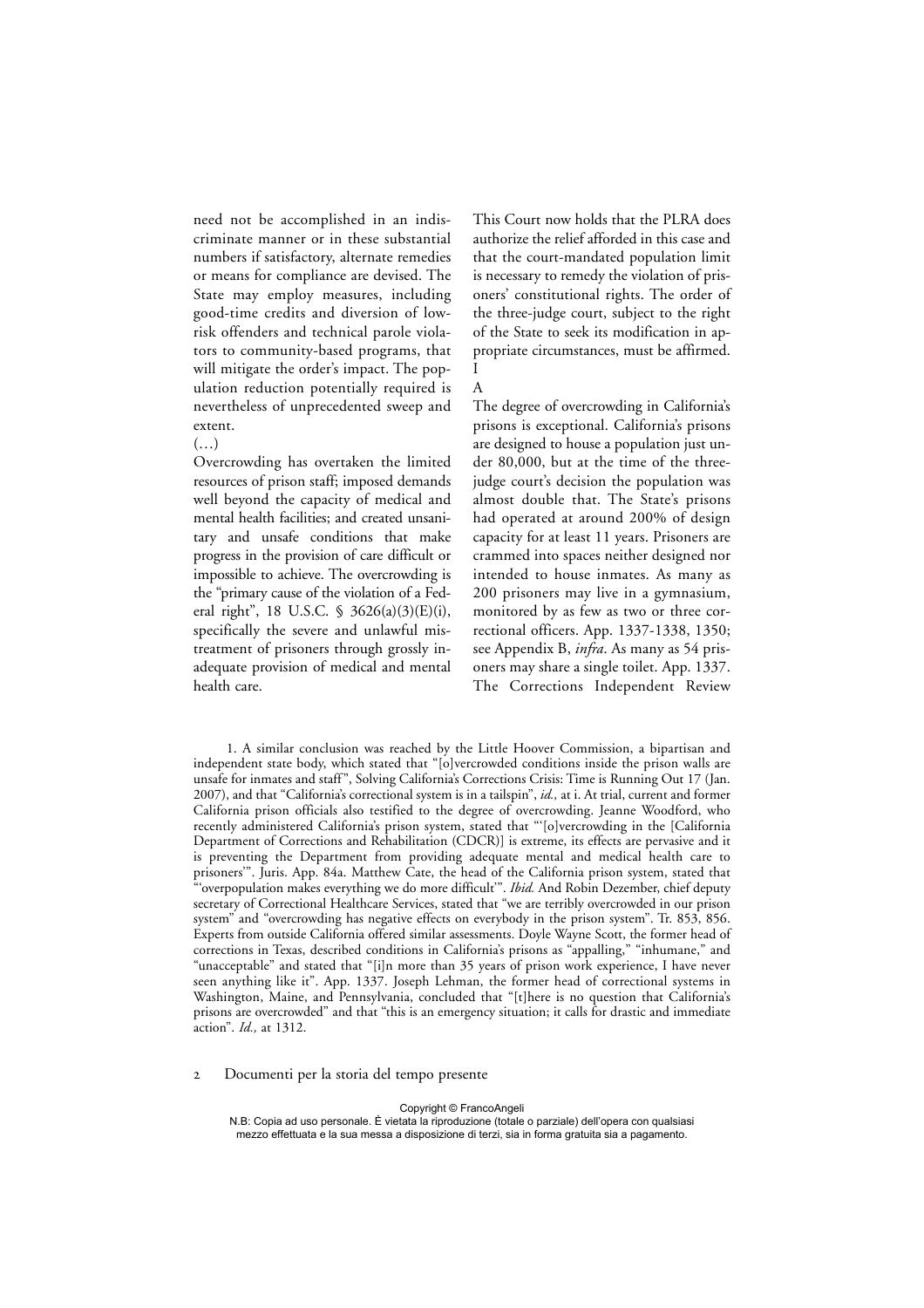Panel, a body appointed by the Governor and composed of correctional consultants and representatives from state agencies, concluded that California's prisons are "'severely overcrowded, imperiling the safety of both correctional employees and inmates'"1 . Juris. Statement App., O.T.2009, No. 09-416, p. 56a (hereinafter Juris. App.). In 2006, then - Governor Schwarzenegger declared a state of emergency in the prisons, as "'immediate action is necessary to prevent death and harm caused by California's severe prison overcrowding'". *Id.,* at 61a. The consequences of overcrowding identified by the Governor include "'increased, substantial risk for transmission of infectious illness'" and a suicide rate "'approaching an average of one per week'". *Ibid.* Prisoners in California with serious mental illness do not receive minimal, adequate care. Because of a shortage of treatment beds, suicidal inmates may be held for prolonged periods in telephone-booth sized cages without toilets. See Appendix C, *infra*. A psychiatric expert reported observing an inmate who had been held in such a cage for nearly 24 hours, standing in a pool of his own urine, unresponsive and nearly catatonic. Prison officials explained they had "no place to put him". App. 593. Other inmates awaiting care may be held for months in administrative segregation, where they endure harsh and isolated con-



ditions and receive only limited mental health services. Wait times for mental health care range as high as 12 months. *Id.*, at 704. In 2006, the suicide rate in California's prisons was nearly 80% higher than the national average for prison populations; and a court-appointed Special Master found that 72.1% of suicides involved "some measure of inadequate assessment, treatment, or intervention, and were therefore most probably preventable"2 . *Id.*, at 1781. Prisoners suffering from physical illness also receive severely deficient care. California's prisons were designed to meet the medical needs of a population at 100% of design capacity and so have only half the clinical space needed to treat the current population. *Id.,* at 1024. A correctional officer testified that, in one prison, up to 50 sick inmates may be held together in a 12 by 20-foot cage for up to five hours awaiting treatment. Tr. 597-599. The number of staff is inadequate, and prisoners face significant delays in access to care. A prisoner with severe abdominal pain died after a 5-week delay in referral to a specialist; a prisoner with "constant and extreme" chest pain died after an 8-hour delay in evaluation by a doctor; and a prisoner died of testicular cancer after a "failure of MDs to work up for cancer in a young man with 17 months of testicular pain"3 . California Prison Health Care Re-

2. At the time of the three-judge court's decision, 2006 was the most recent year for which the Special Master had conducted a detailed study of suicides in the California prisons. The Special Master later issued an analysis for the year 2007. This report concluded that the 2007 suicide rate was "a continuation of the CDCR's pattern of exceeding the national prison suicide rate". Record in No. 2:90-CV-00520-LKK-JFM (ED/ND Cal.), Doc. 3677, p. 1. The report found that the rate of suicides involving inadequate assessment, treatment, or intervention had risen to 82% and concluded that "[t]hese numbers clearly indicate no improvement in this area during the past several years, and possibly signal a trend of ongoing deterioration". *Id.,* at 12. No detailed study has been filed since then, but in September 2010 the Special Master filed a report stating that "the data for 2010 so far is not showing improvement in suicide prevention". App. 868.

3. Because plaintiffs do not base their case on deficiencies in care provided on any one occasion, this Court has no occasion to consider whether these instances of delay – or any other

3 I dannati delle carceri. Una pronuncia della Corte suprema degli Stati Uniti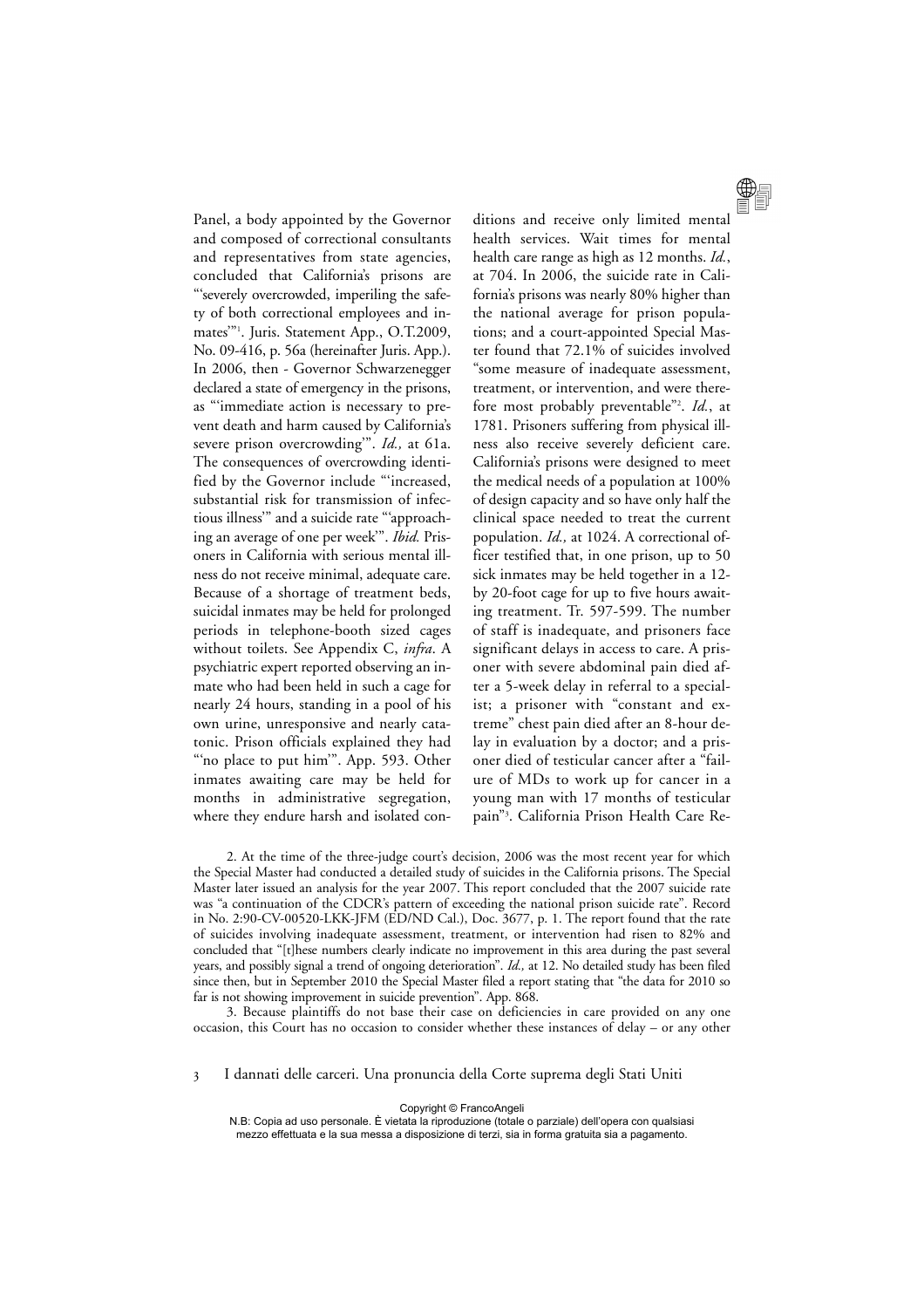ceivership Corp., K. Imai, Analysis of CDCR Death Reviews 2006, pp. 6-7 (Aug. 2007). Doctor Ronald Shansky, former medical director of the Illinois state prison system, surveyed death reviews for California prisoners. He concluded that extreme departures from the standard of care were "widespread", Tr. 430, and that the proportion of "possibly preventable or preventable" deaths was "extremely high". *Id.*, at 4294 . Many more prisoners, suffering from severe but not life-threatening conditions, experience prolonged illness and unnecessary pain.

#### B

These conditions are the subject of two federal cases. The first to commence, *Coleman v. Brown,* was filed in 1990. *Coleman* involves the class of seriously mentally ill persons in California prisons. Over 15 years ago, in 1995, after a 39-day trial, the *Coleman* District Court found "overwhelming evidence of the systematic failure to deliver necessary care to mentally ill inmates" in California prisons. *Coleman v. Wilson*, 912 F.Supp. 1282, 1316 (E.D.Cal.). The prisons were "seriously and chronically understaffed," *id.,* at 1306, and had "no effective method for ensuring… the competence of their staff," *id.,* at 1308. The prisons had failed to implement necessary suicide-prevention procedures, "due in large measure to the severe understaffing." *Id.,* at 1315. Mentally ill inmates "languished for months, or even years, without access to necessary care." *Id.*, at 1316. "They suffer from severe hallucinations, [and] they decompensate into catatonic states." *Ibid.* The court appointed a Special Master to oversee development and implementation of a reme-

particular deficiency in medical care complained of by the plaintiffs – would violate the Constitution under *Estelle v. Gamble,* 429 U.S. 97, 104-105, 97 S.Ct. 285, 50 L.Ed.2d 251 (1976), if considered in isolation. Plaintiffs rely on systemwide deficiencies in the provision of medical and mental health care that, taken as a whole, subject sick and mentally ill prisoners in California to "substantial risk of serious harm" and cause the delivery of care in the prisons to fall below the evolving standards of decency that mark the progress of a maturing society. *Farmer v. Brennan,* 511 U.S. 825, 834, 114 S.Ct. 1970, 128 L.Ed.2d 811 (1994).

4. In 2007, the last year for which the three-judge court had available statistics, an analysis of deaths in California's prisons found 68 preventable or possibly preventable deaths. California Prison Health Care Receivership Corp., K. Imai, Analysis of Year 2007 Death Reviews 18 (Nov. 2008). This was essentially unchanged from 2006, when an analysis found 66 preventable or possibly preventable deaths. *Ibid.* These statistics mean that, during 2006 and 2007, a preventable or possibly preventable death occurred once every five to six days. Both preventable and possibly preventable deaths involve major lapses in medical care and are a serious cause for concern. In one typical case classified as a possibly preventable death, an analysis revealed the following lapses: "16 month delay in evaluating abnormal liver mass; 8 month delay in receiving regular chemotherapy…; multiple providers fail to respond to jaundice and abnormal liver function tests causing 17 month delay in diagnosis." California Prison Health Care Receivership Corp., K. Imai, Analysis of Year 2009 Inmate Death Reviews – California Prison Health Care System 12 (Sept. 2010) (hereinafter 2009 Death Reviews). The three-judge court did not have access to statistics for 2008, but in that year the number of preventable or possibly preventable deaths held steady at 66. California Prison Health Care Receivership Corp., K. Imai, Analysis of Year 2008 Death Reviews 9 (Dec. 2009). In 2009, the number of preventable or possibly preventable deaths dropped to 46. 2009 Death Reviews 11, 13. The threejudge court could not have anticipated this development, and it would be inappropriate for this Court to evaluate its significance for the first time on appeal. The three-judge court should, of course, consider this and any other evidence of improved conditions when considering future requests by the State for modification of its order. See *infra*, at 1945-1947.

### 4 Documenti per la storia del tempo presente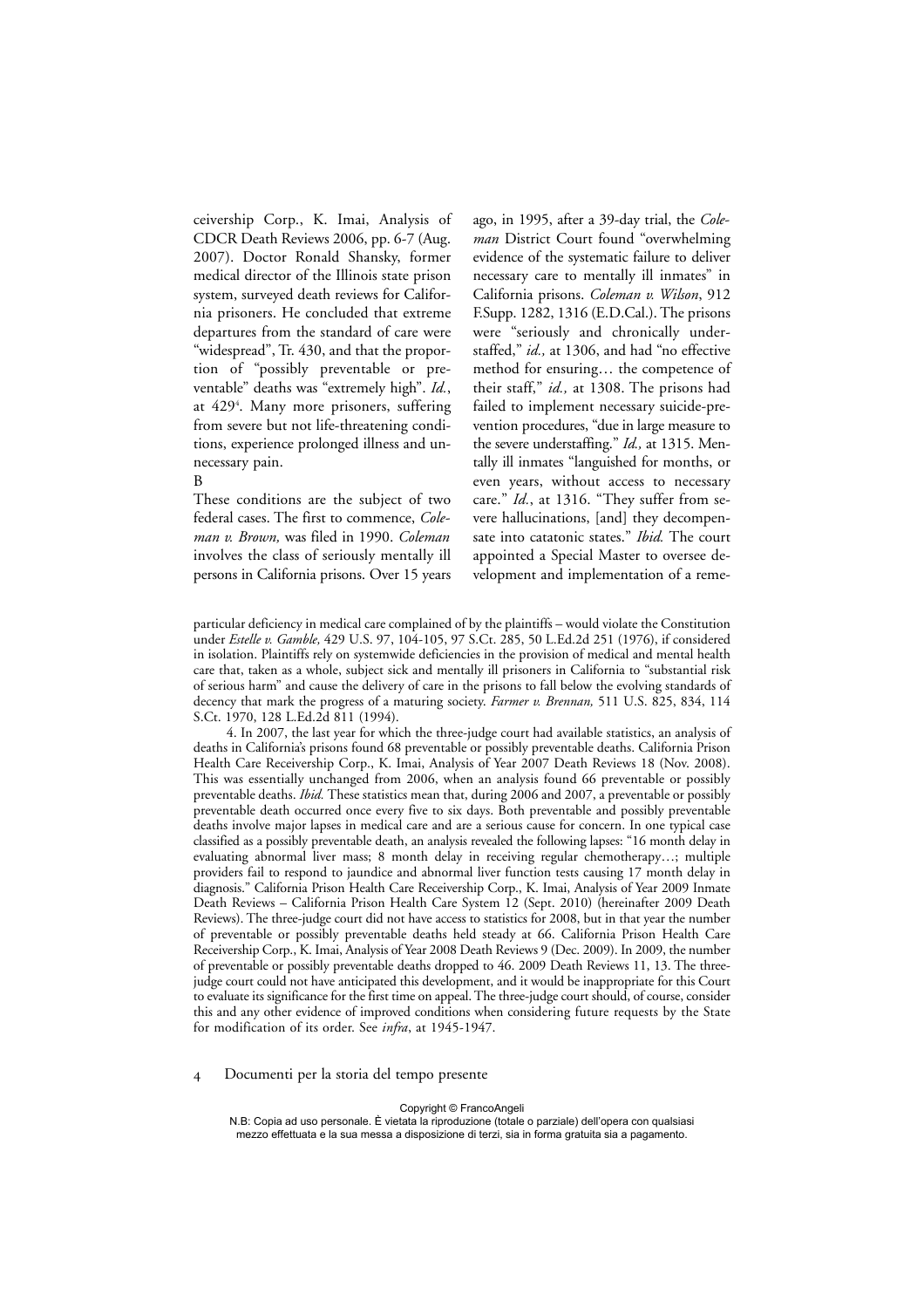dial plan of action. In 2007, 12 years after his appointment, the Special Master in *Coleman* filed a report stating that, after years of slow improvement, the state of mental health care in California's prisons was deteriorating. App. 489. The Special Master ascribed this change to increased overcrowding. The rise in population had led to greater demand for care, and existing programming space and staffing levels were inadequate to keep pace. Prisons had retained more mental health staff, but the "growth of the resource [had] not matched the rise in demand." *Id.,* at 482. At the very time the need for space was rising, the need to house the expanding population had also caused a "reduction of programming space now occupied by inmate bunks." *Id.,* at 479. The State was "facing a four to fiveyear gap in the availability of sufficient beds to meet the treatment needs of many inmates/patients." *Id.,* at 481. "[I]ncreasing numbers of truly psychotic inmate/patients are trapped in [lower levels of treatment] that cannot meet their needs." *Ibid.* The Special Master concluded that many early "achievements have succumbed to the inexorably rising tide of population, leaving behind growing frustration and despair." *Id.,* at 489.

## $\mathcal{C}$

The second action, *Plata v. Brown*, involves the class of state prisoners with serious medical conditions. After this action commenced in 2001, the State conceded that deficiencies in prison medical care violated prisoners' Eighth Amendment rights. The State stipulated to a remedial injunction. The State failed to comply with that injunction, and in 2005 the court appointed a Receiver to oversee remedial efforts. The court found that "the California prison medical care system is broken beyond repair," resulting in an "unconscionable de-



gree of suffering and death". App. 917. The court found: "[I]t is an uncontested fact that, on average, an inmate in one of California's prisons needlessly dies every six to seven days due to constitutional deficiencies in the [California prisons'] medical delivery system". *Ibid.* And the court made findings regarding specific instances of neglect, including the following:

"[A] San Quentin prisoner with hypertension, diabetes and renal failure was prescribed two different medications that actually served to exacerbate his renal failure. An optometrist noted the patient's retinal bleeding due to very high blood pressure and referred him for immediate evaluation, but this evaluation never took place. It was not until a year later that the patient's renal failure was recognized, at which point he was referred to a nephrologist on an urgent basis; he should have been seen by the specialist within 14 days but the consultation never happened and the patient died three months later." *Id.*, at 928 (citations omitted).

Prisons were unable to retain sufficient numbers of competent medical staff, *id.,* at 937, and would "hire any doctor who had 'a license, a pulse and a pair of shoes,' " *id.*, at 926. Medical facilities lacked "necessary medical equipment" and did "not meet basic sanitation standards". *Id.*, at 944. "Exam tables and counter tops, where prisoners with… communicable diseases are treated, [were] not routinely disinfected." *Ibid.* 

In 2008, three years after the District Court's decision, the Receiver described continuing deficiencies in the health care provided by California prisons:

"Timely access is not assured. The number of medical personnel has been inadequate, and competence has not been assured… Adequate housing for the disabled and

5 I dannati delle carceri. Una pronuncia della Corte suprema degli Stati Uniti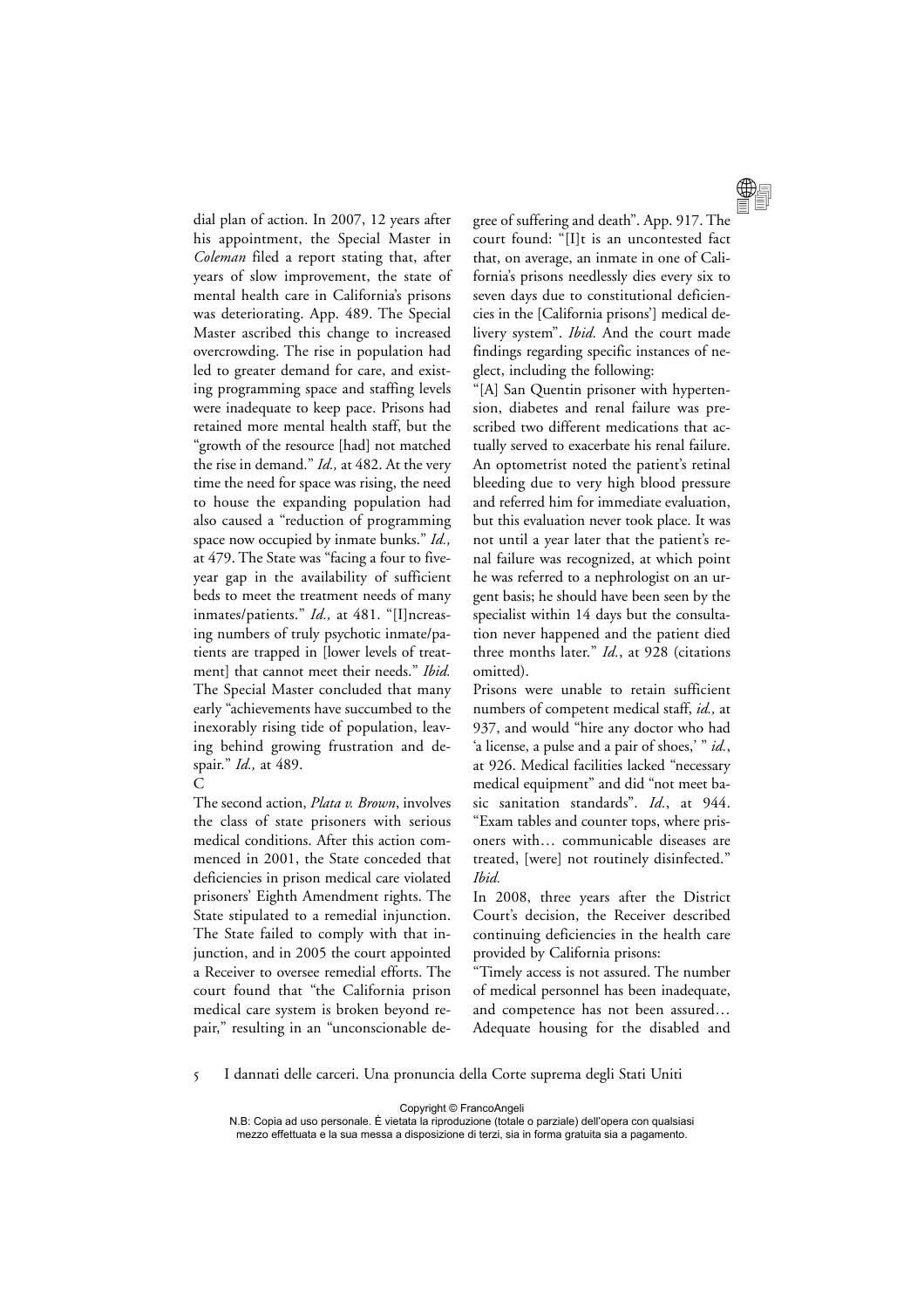aged does not exist. The medical facilities, when they exist at all, are in an abysmal state of disrepair. Basic medical equipment is often not available or used. Medications and other treatment options are too often not available when needed… Indeed, it is a misnomer to call the existing chaos a 'medical delivery system' – it is more an act of desperation than a system." Record in No. 3:01-CV-01351-TEH (ND Cal.), Doc. 1136, p. 5.

A report by the Receiver detailed the impact of overcrowding on efforts to remedy the violation. The Receiver explained that "overcrowding, combined with staffing shortages, has created a culture of cynicism, fear, and despair which makes hiring and retaining competent clinicians extremely difficult".

App. 1031. "[O]vercrowding, and the resulting day to day operational chaos of the [prison system], creates regular 'crisis' situations which… take time [and] energy… away from important remedial programs". *Id*., at 1035. Overcrowding had increased the incidence of infectious disease, *id*., at 1037-1038, and had led to rising prison violence and greater reliance by custodial staff on lockdowns, which "inhibit the delivery of medical care and increase the staffing necessary for such care". *Id*., at 1037. "Every day", the Receiver reported, "California prison wardens and health care managers make the difficult decision as to which of the class actions, *Coleman*… or *Plata* they will fail to comply with because of staff shortages and patient loads". *Id*., at 1038. D

The *Coleman* and *Plata* plaintiffs, believing that a remedy for unconstitutional medical and mental health care could not be achieved without reducing overcrowding, moved their respective District Courts to convene a three-judge court empowered under the PLRA to order reductions in the prison population. The judges in both actions granted the request, and the cases were consolidated before a single threejudge court. The State has not challenged the validity of the consolidation in proceedings before this Court, so its propriety is not presented by this appeal.

The three-judge court heard 14 days of testimony and issued a 184-page opinion, making extensive findings of fact. The court ordered California to reduce its prison population to 137.5% of the prisons' design capacity within two years. Assuming the State does not increase capacity through new construction, the order requires a population reduction of 38,000 to 46,000 persons. Because it appears all but certain that the State cannot complete sufficient construction to comply fully with the order, the prison population will have to be reduced to at least some extent. The court did not order the State to achieve this reduction in any particular manner. Instead, the court ordered the State to formulate a plan for compliance and submit its plan for approval by the court.

The State appealed to this Court pursuant to 28 U.S.C. § 1253, and the Court postponed consideration of the question of jurisdiction to the hearing on the merits. *Schwarzenegger v. Plata,* 560 U.S. –, 130 S.Ct. 3413, 177 L.Ed.2d 322 (2010). (…) The three-judge court credited substantial evidence that prison populations can be reduced in a manner that does not increase crime to a significant degree. Some evidence indicated that reducing overcrowding in California's prisons could even improve public safety. Then-Governor Schwarzenegger, in his emergency proclamation on overcrowding, acknowledged that "'overcrowding causes harm to people and property, leads to inmate unrest and misconduct, …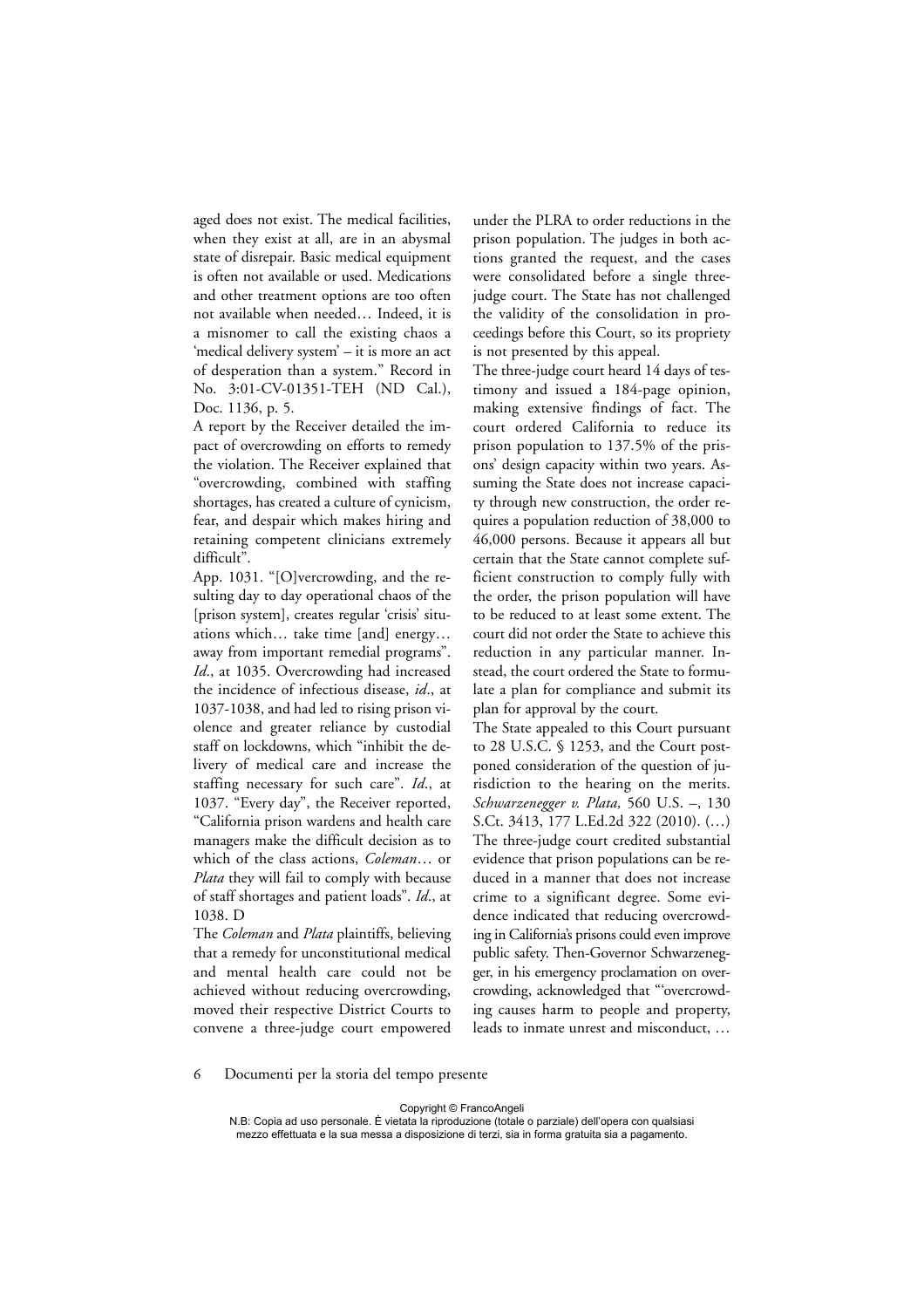and increases recidivism as shown within this state and in others'". Juris. App. 191a-192a. The former warden of San Quentin and acting secretary of the California prison system testified that she "'absolutely believe[s] that we make people worse, and that we are not meeting public safety by the way we treat people'"5 . *Id*., at 129a. And the head of Pennsylvania's correctional system testified that measures to reduce prison population may "actually improve on public safety because they address the problems that brought people to jail." Tr. 1552-1553. Expert witnesses produced statistical evidence that prison populations had been lowered without adversely affecting public safety in a number of jurisdictions, including certain counties in California, as well as Wisconsin, Illinois, Texas, Colorado, Montana, Michigan, Florida, and Canada. Juris<sup>6</sup>. App. 245a. Washington's former secretary of correc-



tions testified that his State had implemented population reduction methods, including parole reform and expansion of good time credits, without any "deleterious effect on crime". Tr.2008-2009. In light of this evidence, the three-judge court concluded that any negative impact on public safety would be "substantially offset, and perhaps entirely eliminated, by the public safety benefits" of a reduction in overcrowding. Juris. App. 248a.

The court found that various available methods of reducing overcrowding would have little or no impact on public safety. Expansion of good-time credits would allow the State to give early release to only those prisoners who pose the least risk of reoffending. Diverting low-risk offenders to community programs such as drug treatment, day reporting centers, and electronic monitoring would likewise lower the prison population without releasing violent

5. The former head of correctional systems in Washington, Maine, and Pennsylvania, likewise referred to California's prisons as "'criminogenic'". Juris. App. 191a. The Yolo County chief probation officer testified that "'it seems like [the prisons] produce additional criminal behavior'". *Id*., at 190a. A former professor of sociology at George Washington University, reported that California's present recidivism rate is among the highest in the Nation. App. 1246. And the threejudge court noted the report of California's Little Hoover Commission, which stated that "'[e]ach year, California communities are burdened with absorbing 123,000 offenders returning from prison, often more dangerous than when they left'". Juris. App. 191a.

6. Philadelphia's experience in the early 1990's with a federal court order mandating reductions in the prison population was less positive, and that history illustrates the undoubted need for caution in this area. One congressional witness testified that released prisoners committed 79 murders and multiple other offenses. See Hearing on S. 3 et al. before the Senate Committee on the Judiciary, 104th Cong., 1st Sess., 45 (1995) (statement of Lynne Abraham, District Attorney of Philadelphia). Lead counsel for the plaintiff class in that case responded that "[t]his inflammatory assertion has never been documented". *Id.*, at 212 (statement of David Richman). The Philadelphia decree was also different from the order entered in this case. Among other things, it "prohibited the City from admitting to its prisons any additional inmates, except for persons charged with, or convicted of, murder, forcible rape, or a crime involving the use of a gun or knife in the commission of an aggravated assault or robbery". *Harris v. Reeves*, 761 F. Supp. 382, 384-385 (E.D.Pa.1991); see also Crime and Justice Research Institute, J. Goldkamp & M. White, Restoring Accountability in Pretrial Release: The Philadelphia Pretrial Release Supervision Experiments 6-8 (1998). The difficulty of determining the precise relevance of Philadelphia's experience illustrates why appellate courts defer to the trier of fact. The three-judge court had the opportunity to hear testimony on population reduction measures in other jurisdictions and to ask relevant questions of informed expert witnesses.

7 I dannati delle carceri. Una pronuncia della Corte suprema degli Stati Uniti